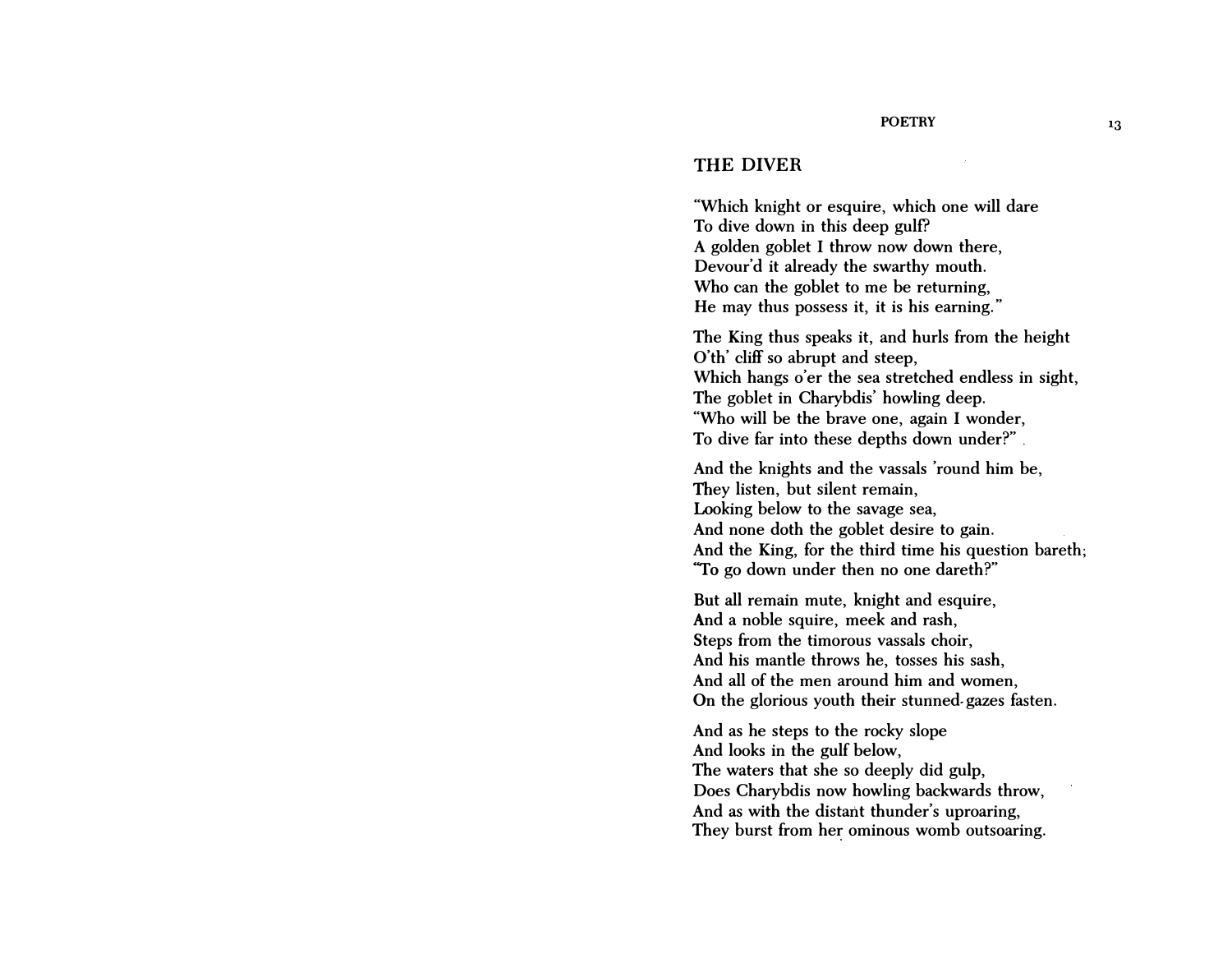And it bubbles and boils and hisses and booms, Like when water with fire doth blend, To the heavens splutter the vaporous foams And Hood on Hood doth press without end, And wants to be drained and empty never, As would yet the sea one more sea bear ever.

Yet fin'lly, the power so wild has left, And black from the argent swell Opens downward a dark yawning cleft, Boundless, as though to the realms of Hell, And raging sees one the surge of the billows, Beneath in the twist of the rotating funnels.

Now swift, ere the breakers reappear, The stripling to God doth pray, And-is heard all around him a shriek of fear, And already the whirlpool has washed him away And clandestinely over the daring swimmer Locketh the jaws, appeareth he never.

And stillness falls over the water's gulf, In the deep d�th a hollow roar swell, And trembling hears one from mouth to mouth: "Magnanimous stripling, fare thee well!" And one hears it howling duller and duller, And they wait still with worry, with moments of horror.

And should'st thou thy crown itself down there fling And say: "Who e'er brings me the crown, He shall then wear it, and be the King"-For this precious reward I no longing do own. What the howling there deep down under concealeth, To no fortunate soul of the living revealeth.

Well many a craft, by whirlpool held fast, Shoots quick to the depths of the wave, Yet while shattered to pieces, the keel and mast Emerge from the  $e^{\prime}$ er inextricable grave,— And like tempest's howling, clearer and clearer, One hears its raging, e'er nearer and nearer.

**POETRY** 

And it bubbles and boils and hisses and booms, Like when water with fire doth blend, To the heavens splutter the vaporous foams, And wave on wave doth press without end, And as with the distant thunder's uproaring, It bursts from her ominous womb outpouring.

And lo! from the ominous womb atide, Something rises white as a swan, And an arm and a glistening neck are espied, And it paddles with strength and with diligence on, And 'tis he, and in his left hand swinging, Waves he the goblet, so joyfully bringing.

And breathed he long and breathed he well And he greeted the heavenly light. With joyfulness each to the other did call: "He lives! He is there! It stopped not his Hight! From the grave, from the eddying water's shiv'ring, Hath this brave one rescued his own soul living."

And he comes, now encircles the crowd joyous so, To the feet of the King he falls, The goblet he offers him kneeling low, And the King to his daughter enchanting calls, Who fills it with wine to the border glist'ning. And the youth doth then turn to the King who's list'ning:

"Long life to the King! Rejoice in full, Who do breathe in the rose-colored light! For down below it's horrible, And let man not tempt the divinities' might, And desire never and ne'er to uncover What they kindly by night and by fear do cover.

"It ripped me down under with speed of light-Then thrust me in crag-covered shaft, Wild Hooding a spring rushed with all of its might: It seized me in double stream's furious wrath, And like as a gyro gets dizzily twisted Drove me 'round, I could no longer resist it.